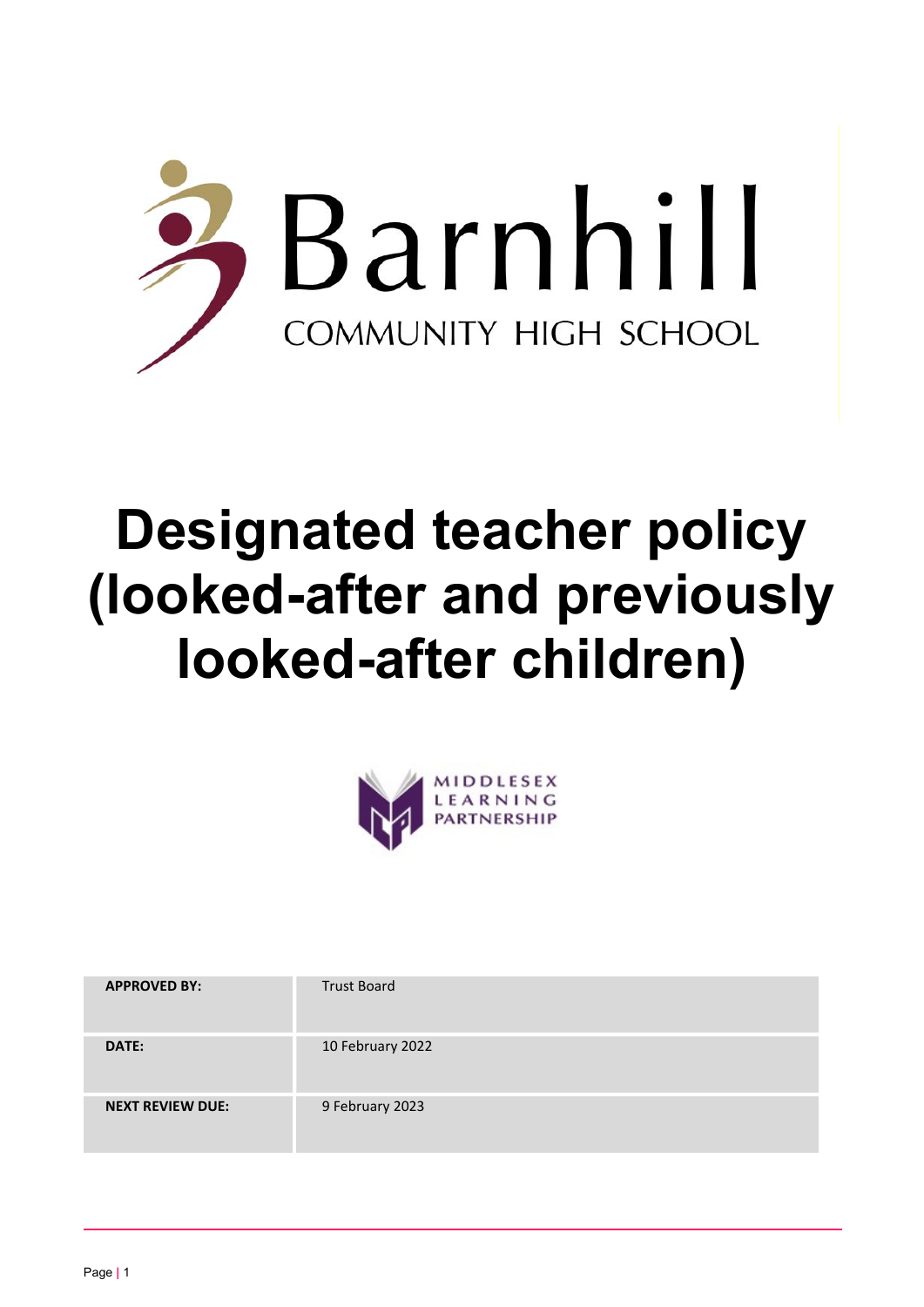# **Contents**

## 1. Aims

The school aims to ensure that:

- A suitable member of staff is appointed as the designated teacher for looked-after and previously lookedafter children
- The designated teacher promotes the educational achievement of looked-after and previously looked-after children, and supports other staff members to do this too
- Staff, parents, carers and guardians are aware of the identity of the designated teacher, how to contact them and what they are responsible for

## 2. Legislation and statutory guidance

This policy is based on the Department for Education's statutory guidance on the designated teacher for looked-after and previously looked-after children.

It also takes into account section 2E of the Academies Act 2010.

This policy complies with our funding agreement and articles of association.

## 3. Definitions

Looked-after children are registered pupils that are:

- $\geq$  In the care of a local authority, or
- Provided with accommodation by a local authority in the exercise of its social services functions, for a continuous period of more than 24 hours

Previously looked-after children are registered pupils that fall into either of these categories:

- They were looked after by a local authority but ceased to be as a result of any of the following:
	- $\circ$  A child arrangements order, which includes arrangements relating to who the child lives with and when they are to live with them
	- o A special guardianship order
	- o An adoption order

> They appear to the governing board to have:

o Been in state care in a place outside of England and Wales because they would not have otherwise been cared for adequately, and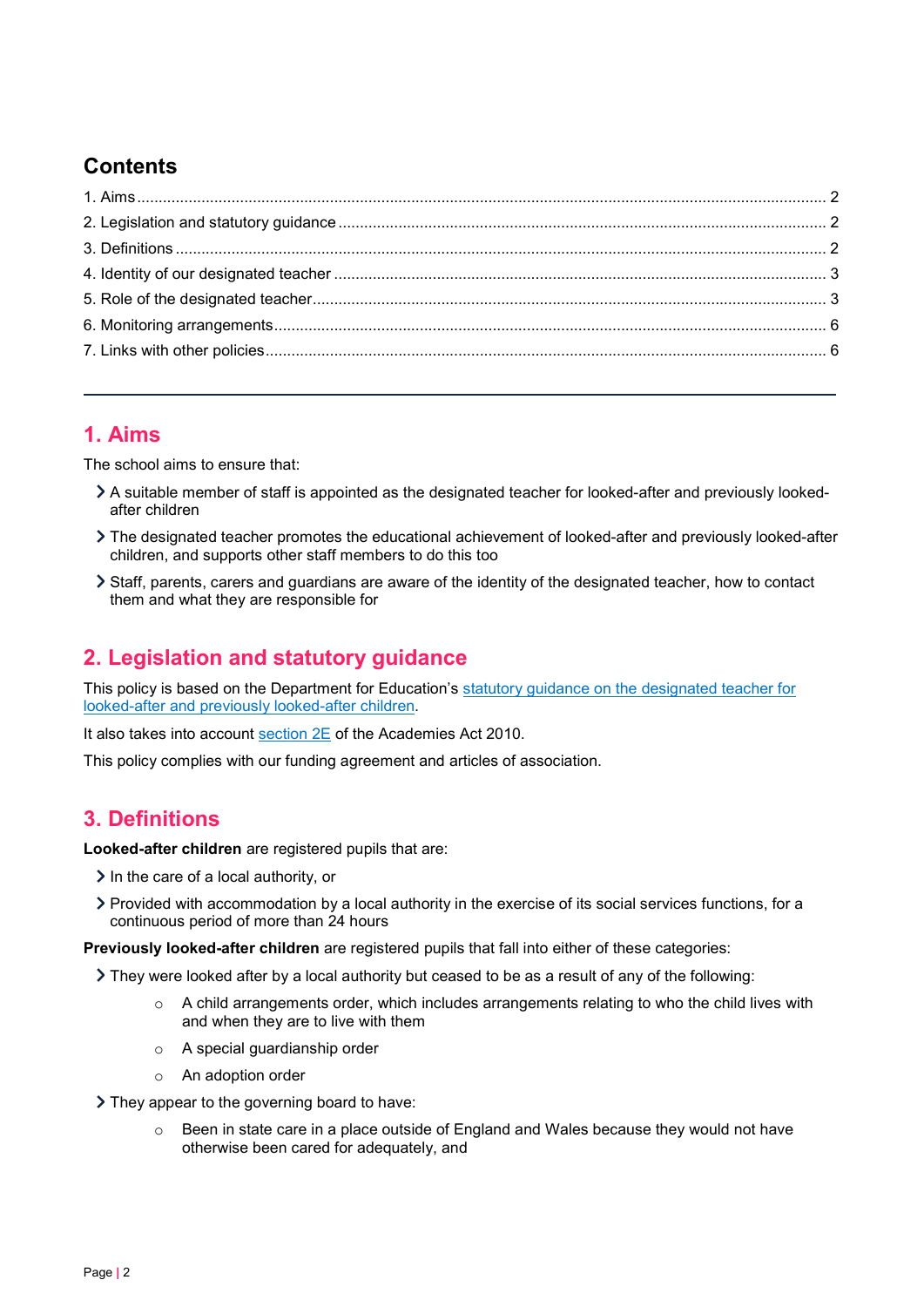Ceased to be in that state care as a result of being adopted

Personal education plan (PEP) is part of a looked-after child's care plan that is developed with the school. It forms a record of what needs to happen and who will make it happen to ensure the child reaches their full potential.

Virtual school head (VSH) is a local authority officer responsible for promoting the educational achievement of their authority's looked-after children, working across schools to monitor and support these pupils as if they were in a single school. The VSH is also responsible for providing information and advice to schools, parents and guardians in respect of previously looked-after children.

## 4. Identity of our designated teacher

Our designated teacher is Lucie Hernandez

You can contact them by Ihernandez@Barnhill.School

Our designated teacher takes lead responsibility for promoting the educational achievement of looked-after and previously looked-after children at our school. They are your initial point of contact for any of the matters set out in the section below.

## 5. Role of the designated teacher

The following is based on the responsibilities listed in the Department for Education's statutory guidance.

## 5.1 Leadership responsibilities

The designated teacher will:

- Act as a central point of initial contact within the school for any matters involving looked-after and previously looked-after children
- Promote the educational achievement of every looked-after and previously looked-after child on roll by:
	- o Working with VSHs
	- $\circ$  Promoting a whole-school culture where the needs of these pupils matter and are prioritised
- Take lead responsibility for ensuring school staff understand:
	- o The things which can affect how looked-after and previously looked-after children learn and achieve
	- o How the whole school supports the educational achievement of these pupils
- Contribute to the development and review of whole-school policies to ensure they consider the needs of looked-after and previously looked-after children
- Promote a culture in which looked-after and previously looked-after children are encouraged and supported to engage with their education and other school activities
- Act as a source of advice for teachers about working with looked-after and previously looked-after children
- Work directly with looked-after and previously looked-after children and their carers, parents and guardians to promote good home-school links, support progress and encourage high aspirations
- Have lead responsibility for the development and implementation of looked-after children's PEPs
- Work closely with the school's designated safeguarding lead to ensure that any safeguarding concerns regarding looked-after and previously looked-after children are quickly and effectively responded to
- Involve parents and guardians of previously looked-after children in decisions affecting their child's education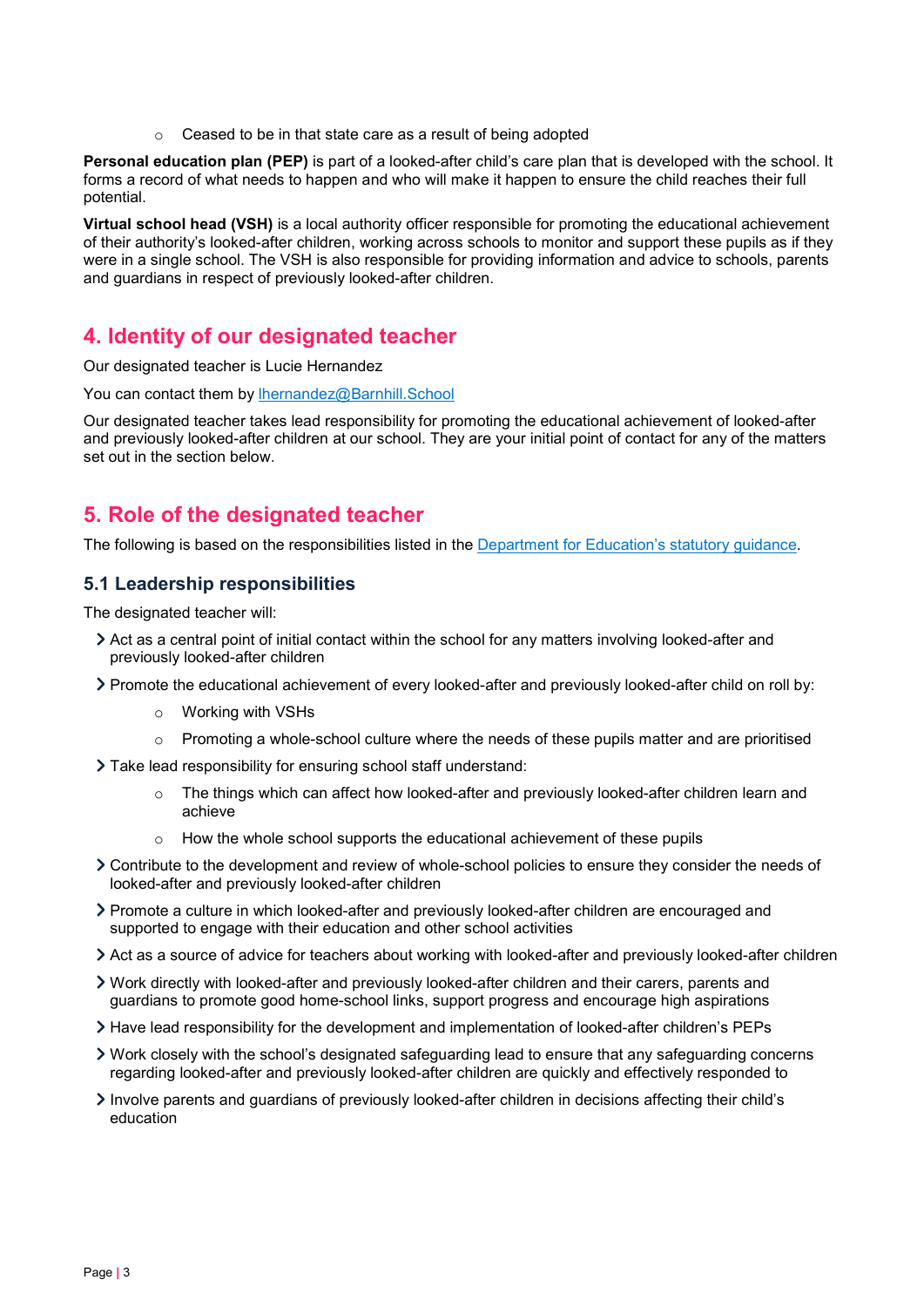## 5.2 Supporting looked-after children

The designated teacher will:

- Make sure looked-after children's PEPs meet their needs by working closely with other teachers to assess each child's specific educational needs
- Have overall responsibility for leading the process of target-setting in PEPs
- Monitor and track how looked-after children's attainment progresses under their PEPs
- If a child is not on track to meet their targets, be instrumental in agreeing the best way forward with them in order to make progress, and ensure that this is reflected in their PEP
- Ensure the identified actions of PEPs are put in place
- During the development and review of PEPs, help the school and relevant local authority decide what arrangements work best for pupils
- Ensure that:
	- $\circ$  A looked-after child's PEP is reviewed before the statutory review of their care plan this includes making sure the PEP is up to date and contains any new information since the last PEP review, including whether agreed provision is being delivered
	- $\circ$  PEPs are clear about what has or has not been taken forward, noting what resources may be required to further support the child and from where these may be sourced
	- $\circ$  The updated PEP is passed to the child's social worker and VSH ahead of the statutory review of their care plan
- Transfer a looked-after child's PEP to their next school or college, making sure it is up to date and that the local authority responsible for looking after them has the most recent version

#### 5.3 Supporting both looked-after children and previously looked-after children

The designated teacher will:

- Ensure the specific needs of looked-after and previously looked-after children are understood by staff and reflected in how the school uses pupil premium plus funding
- Access training and keep up to date with good practice, to ensure that they and other school staff have strong awareness and training around the needs of looked-after and previously looked-after children, and how to support them
- Liaise with VSHs to contribute to decisions about how pupil premium plus funding for looked-after children can most effectively be used to improve their educational outcomes
- Help raise the awareness of parents and guardians of previously looked-after children about pupil premium plus funding and other support for these children, including encouraging parents to tell the school if their child is eligible to attract pupil premium plus funding
- Play a key part in decisions on how pupil premium plus funding is used to support previously looked-after children
- Encourage parents' and guardians' involvement in deciding how pupil premium plus funding is used to support their child, and be the main contact for queries about its use
- Ensure teachers have awareness and understanding of the specific needs of looked-after and previously looked-after children in areas such as attendance, homework, behaviour and future career planning
- Be aware of the special educational needs (SEN) of looked-after and previously looked-after children, and make sure other staff also have awareness and understanding of this
- Ensure the SEND code of practice, as it relates to looked-after children, is followed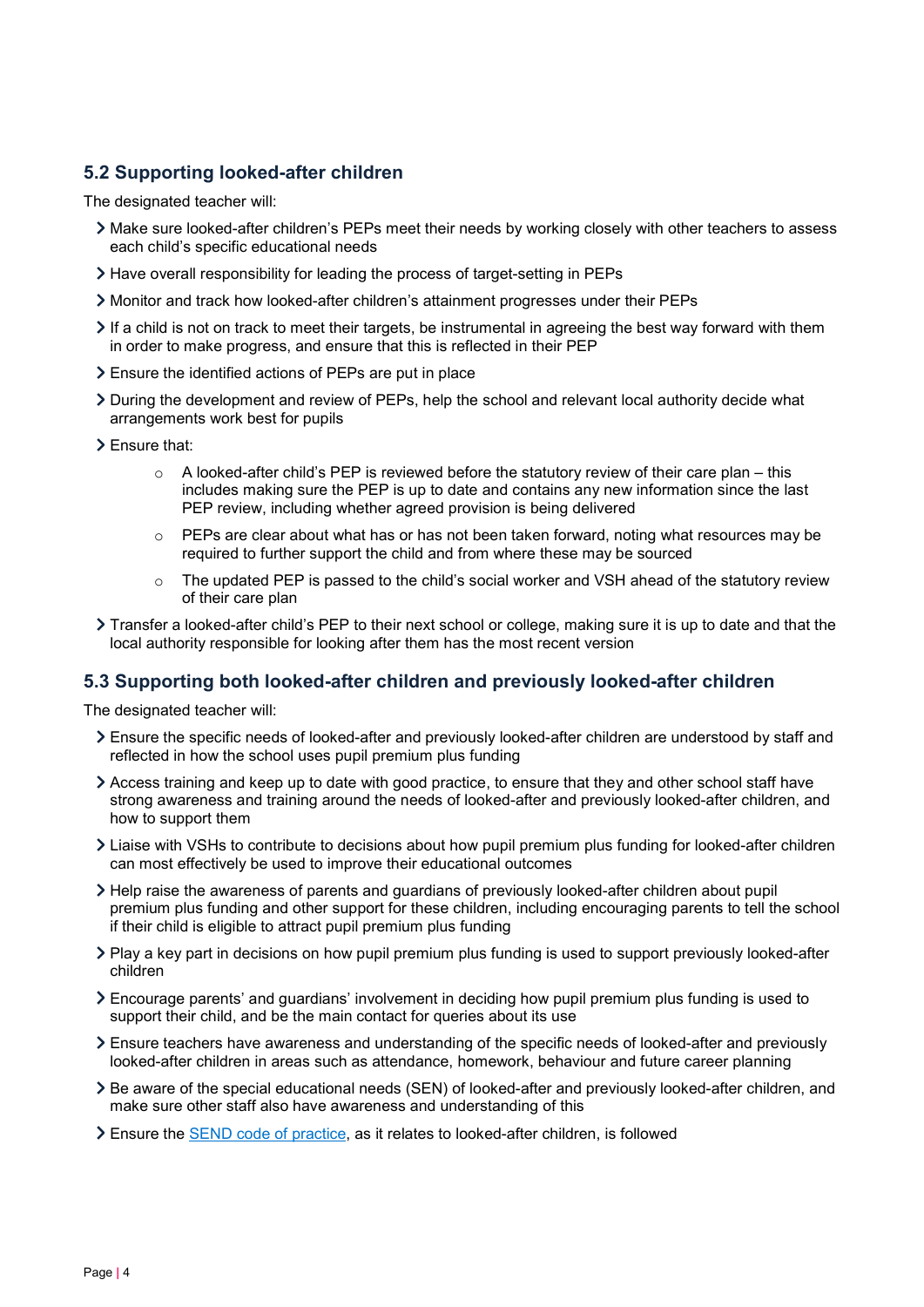- Make sure PEPs work in harmony with any education, health and care (EHC) plans that a looked-after child may have
- Ensure that, with the help of VSHs, they have the skills to identify signs of potential SEN issues in lookedafter and previously looked-after children, and know how to access further assessment and support where necessary
- Ensure that they and other staff can identify signs of potential mental health issues in looked-after and previously looked-after children and how these can impact on the children and their ability to engage in learning, and understand where the school can draw on specialist services
- Put in place robust arrangements to have strengths and difficulties questionnaires (SDQs) completed for looked-after children, and use the results of these SDQs to inform PEPs
- Work with senior leaders and other relevant staff to put in place mechanisms for understanding the emotional and behavioural needs of previously looked-after children

#### 5.4 Relationships beyond the school

The designated teacher will:

- Proactively engage with social workers and other professionals to enable the school to respond effectively to the needs of looked-after and previously looked-after children
- Discuss with social workers how the school should engage with birth parents, and ensure the school is clear about who has parental responsibility and what information can be shared with whom
- Be open and accessible to parents and guardians of previously looked-after children and encourage them to be actively involved in their children's education
- Proactively build relationships with local authority professionals, such as VSHs and SEN departments
- Consider how the school works with others outside of the school to maximise the stability of education for looked-after children, such as:
	- $\circ$  Finding ways of making sure the latest information about educational progress is available to contribute to the statutory review of care plans
	- $\circ$  Ensuring mechanisms are in place to inform VSHs when looked-after children are absent without authorisation and work with the responsible authority to take appropriate safeguarding action
	- o Talking to the child's social worker and/or other relevant parties in the local authority regarding any decisions about changes in care placements which will disrupt the child's education, providing advice about the likely impact and what the local authority should do to minimise disruption
	- $\circ$  Making sure that, if a looked-after child moves school, their new designated teacher receives any information needed to help the transition process
- Seek advice from VSHs about meeting the needs of individual previously looked-after children, but only with the agreement of their parents or guardians
- Make sure that for each looked-after child:
	- $\circ$  There's an agreed process for how the school works in partnership with the child's carer and other professionals, such as their social worker, in order to review and develop educational progress
	- $\circ$  School policies are communicated to their carer and social worker and, where appropriate, birth parents
	- $\circ$  Teachers know the most appropriate person to contact where necessary, such as who has the authority to sign permission slips

Where a looked-after child is at risk of exclusion: